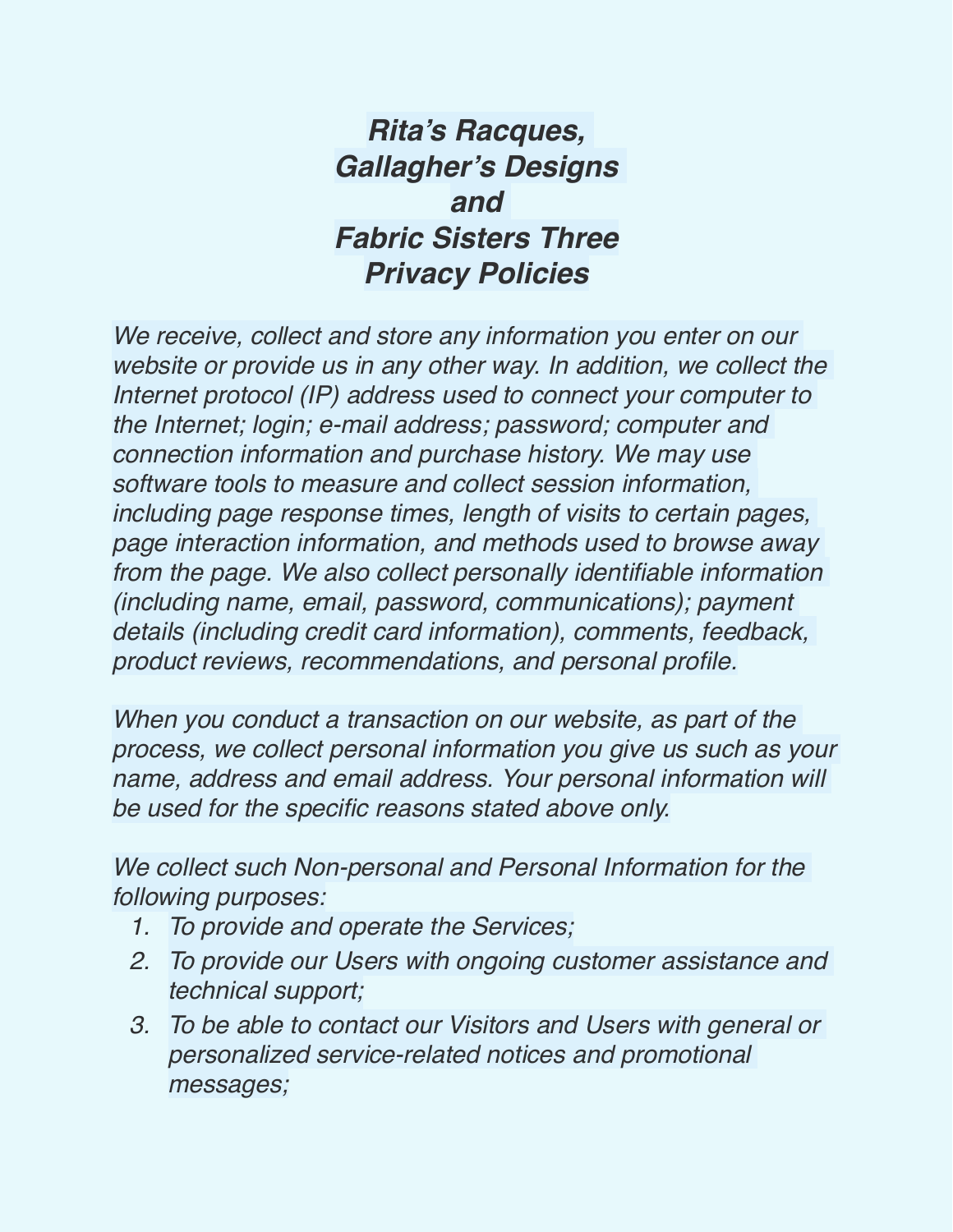- *4. To create aggregated statistical data and other aggregated and/or inferred Non-personal Information, which we or our business partners may use to provide and improve our respective services;*
- *5. To comply with any applicable laws and regulations.*

*Our company is hosted on the Wix.com platform. Wix.com provides us with the online platform that allows us to sell our products and services to you. Your data may be stored through Wix.com's data storage, databases and the general Wix.com applications. They store your data on secure servers behind a firewall.*

*All direct payment gateways offered by Wix.com and used by our company adhere to the standards set by PCI-DSS as managed by the PCI Security Standards Council, which is a joint effort of brands like Visa, MasterCard, American Express and Discover. PCI-DSS requirements help ensure the secure handling of credit card information by our store and its service providers.*

*We may contact you to notify you regarding your account, to troubleshoot problems with your account, to resolve a dispute, to collect fees or monies owed, to poll your opinions through surveys or questionnaires, to send updates about our company, or as otherwise necessary to contact you to enforce our User Agreement, applicable national laws, and any agreement we may have with you. For these purposes we may contact you via email, telephone, text messages, and postal mail.*

If you don't want us to process your data anymore, please contact us at *[ritasracques@gmail.com](mailto:ritasracques@gmail.com)* or send us mail to: Rita's Racques, 517 W Lakeside Drive, Fergus Falls, MN 56537